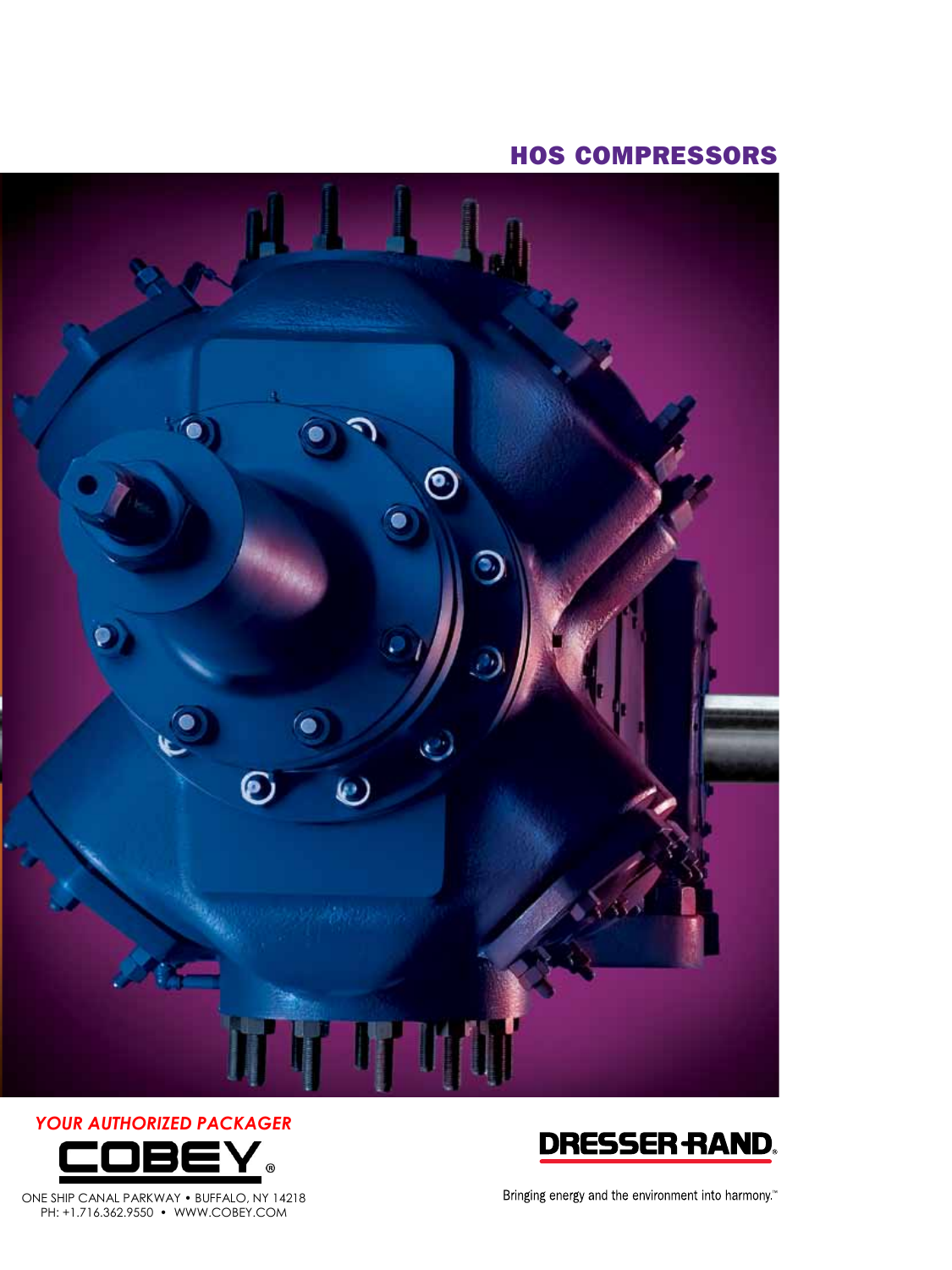# HOS compressors

*The heavy oilfield separable compressor for big jobs.*



Six-throw HOS compressor installed in China.

Dresser-Rand brings more than 60 years of separable compressor operating experience to the heavyduty HOS compressor line.

These rugged compressors are engineered for higher horsepower gas field applications, including gas lift, gas gathering, pipeline boosting, gas transmission, underground gas storage (injection and withdrawal), fuel gas boosting, landfill

gas recovery, and many other applications. They are suited not only for sweet natural gas services, but can be built to handle sour natural gas, propane, carbon dioxide, air, nitrogen, and most other gases.

As an alternative to more costly other competing units, the HOS compressor provides a platform for process applications, but retains key design features like water-cooled cylinders and forcelubrication. The lower cost and rapid delivery of packaged HOS compressors can be applied to hydrogen, nitrogen, and other process requirements.

With more than 15 years of experience in our closed-loop test facility using a variety of field gases, D-R assures the integrity of the HOS compressor design and performance.

Rated to 7,200 hp (5370 kW) and 1,500 rpm with design pressures up to and exceeding 6,600 psig (455.05 bar), HOS compressors provide long life due to their heavyduty construction. They are available in two-, four- or six-throw configurations and in cylinder sizes ranging from 3.75" (95.3 mm) to 26.5" (673.1 mm). The rigid, cast iron compressor frame is heavily ribbed and reinforced, with integrally cast crosshead extensions to handle almost any gas field requirement.

#### **AVAILABLE IN GAS OR WATER-COOLED CONFIGURATIONS**

HOS compressor cylinders are gascooled for most applications. For special applications, the HOS compressor is available with water-cooled cylinders that provide additional protection in higher temperature services. Each system is designed and engineered to

match your operating needs.

Gas-cooled HOS cylinders utilize a solid bore cylinder barrel cast in nodular iron. The 26" (660.4 mm) / 26.5" (673.1 mm) cylinder is a two-piece, valve-in-head type cylinder.

Water-cooled HOS cylinders are of similar construction, but are jacketed for circulating coolant. A full line-up of higher pressure, forged steel cylinders are available in sizes 3.75" (95.3 mm) to 6.5" (165.1 mm).

The line-up also includes a pipeline cylinder for gas pipeline transmission and a storage cylinder for gas injection and withdrawal applications.

The HOS compressor uses either solid or hollow aluminum or cast iron pistons depending on service conditions, balance, and inertia forces. Integral steel pistons and rods may be used in high-pressure applications.

#### **A SINGLE SOURCE FOR ALL YOUR COMPRESSION NEEDS**

HOS compressors offer many benefits to gas compressor users, whether used in a standard or customized package, in rental service, or purchased outright.

Dresser-Rand and its distributors can provide single-source responsibility, including engineering, manufacturing, packaging, installation, parts, and service.

With HOS compressors on the job, you can expect less maintenance and less fuel consumption. D-R and its distributors support the HOS compressor line with a network of computerized parts warehouses, and overhaul/revamp facilities located throughout the U.S. and Canada.

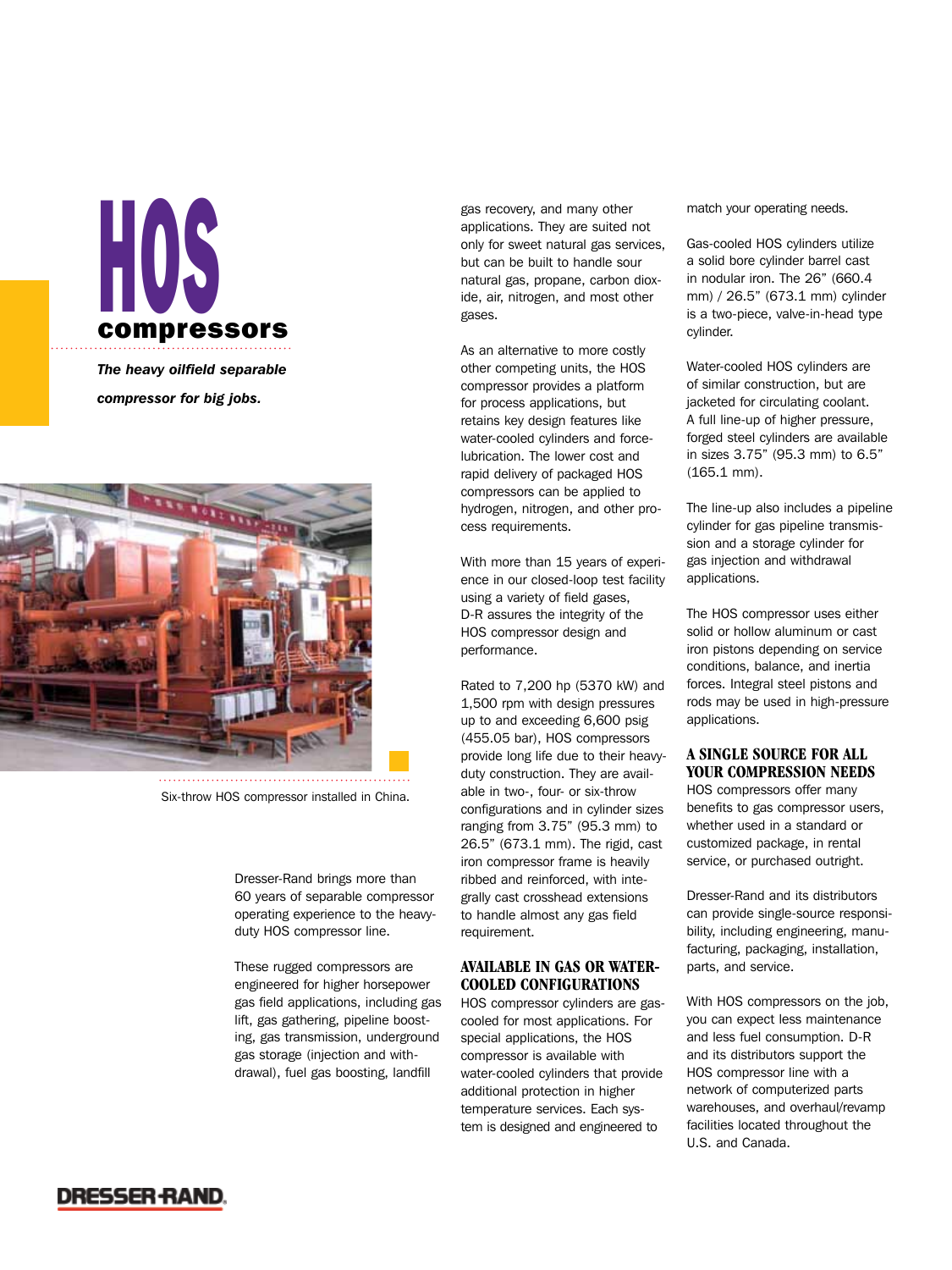## Rugged design for smooth operati

Every HOS compressor includes components designed to enhance performance. The compressor frame and cylinders are matched to provide years of smooth, reliable, efficient compression service when operated within OEM recommendations.

The open top frame construction ensures rigidity while providing large access areas for maintenance and inspection.

A full-length distance piece with an oversized door also provides easy access. The unique thru-bolt distance piece is designed for improved load carrying ability. Cylinder performance is optimized because multiple valve sizes can be used with the same size cylinder. Large valve areas improve efficiency, and oversized gas passages reduce valve losses. Optional high-volume, manually operated variable volume clearance pockets provide clearance for greater capacity control.







High-strength, nodular iron crossheads feature shim-adjustable aluminum shoes at the top and bottom. Surface-hardened crosshead pins are full floating for optimum reliability. Crosshead pin bushings are tri-metal bronze with babbitt overlay.



The heavy-duty forged is balanced and rifle-dr lubrication. The cranks to reduce horizontal mo are aluminum with mic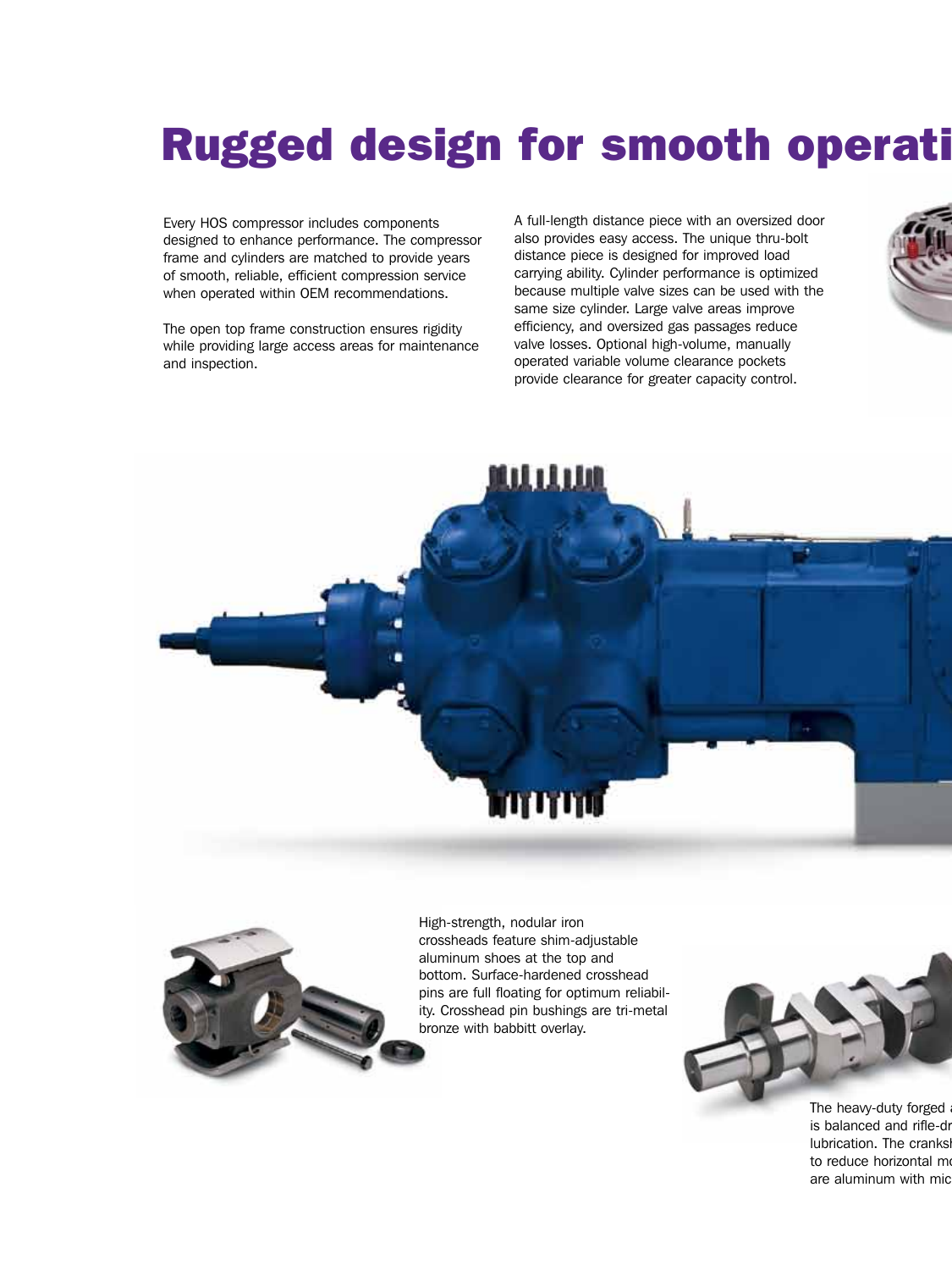# on, long life, and efficiency.

D-R PF valve (with ported valve sealing plate).

> D-R Magnum™ valve (mini-Poppet element).

Both valves use D-R's exclusive Hi-Temp nonmetallic wear parts material.



Forged steel connecting rods are rifle-drilled for pressure lubrication and feature high-strength bolts with rolled threads. Crankpin bearings are tri-metal bronze with a micro-babbitt overlay plate for added start-up protection and corrosion resistance. Connecting rod pin bushings are tri-metal bronze with babbitt overlay.





alloy steel crankshaft illed for pressure haft is counterweighted oments. Main bearings ro-babbitt overlay.

Precision aluminum alloy main bearings have microbabbit overlay and are pressure lubricated. Bronze thrust shoes and two-piece precision tri-metal bronze crankpin bearings ensure better heat dissipation, reliability, and increased life.

Induction-hardened AISI 4142 steel piston rods feature rolled threads for optimum fatigue strength. Each piston rod is wet-magnetic-particle inspected. Every piston rod thread form is inspected using Johnson gauging.



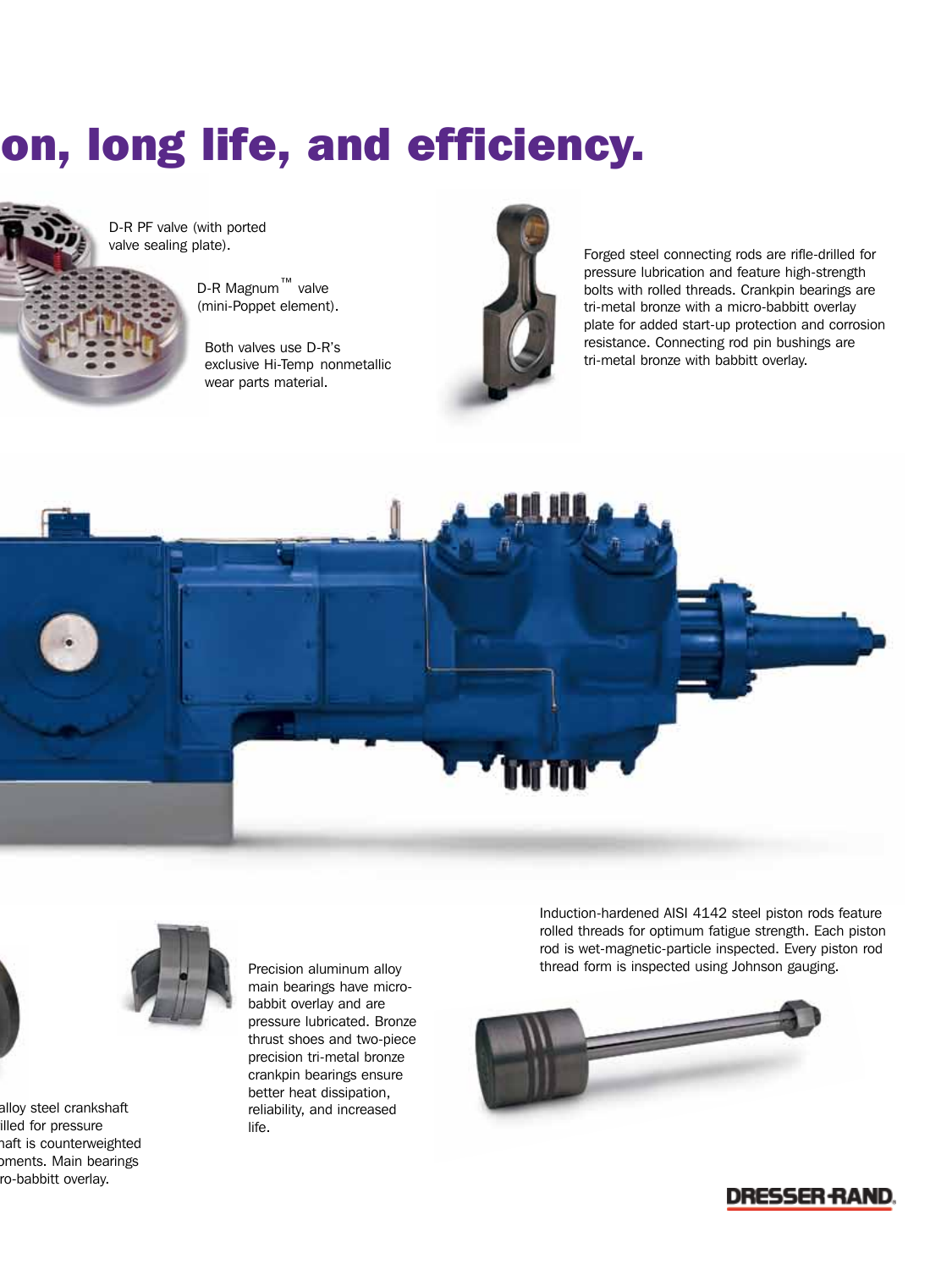#### Ratings

| <b>Model</b>      | <b>Stroke</b><br>in. $(mm)$ | <b>Number of</b><br><b>Cylinders</b> | <b>Nominal Rated</b><br><b>Power</b><br>$hp$ (kW) | <b>Max. Allowable</b><br><b>Operating Rod Load</b><br>Ibs. (kN) | <b>Rated</b><br>rpm |
|-------------------|-----------------------------|--------------------------------------|---------------------------------------------------|-----------------------------------------------------------------|---------------------|
| 5HOS <sub>2</sub> | 5(127)                      | 2                                    | 2,400 (1790)                                      | 60,000 (267)                                                    | 1.500               |
| 5HOS4             | 5(127)                      | 4                                    | 4,800 (3580)                                      | 60,000 (267)                                                    | 1,500               |
| 5HOS6             | 5(127)                      | 6                                    | 7,200 (5370)                                      | 60,000 (267)                                                    | 1,500               |
| 6HOS <sub>2</sub> | 6(152.4)                    | 2                                    | 2,000 (1492)                                      | 60,000 (267)                                                    | 1,200               |
| 6HOS4             | 6(152.4)                    | $\overline{4}$                       | 4,000 (2983)                                      | 60,000 (267)                                                    | 1,200               |
| 6HOS6             | 6(152.4)                    | 6                                    | 6,000(4475)                                       | 60,000 (267)                                                    | 1.200               |
| 7HOS2             | 7(177.8)                    | $\overline{2}$                       | 2,200 (1641)                                      | 60,000 (267)                                                    | 1,000               |
| 7HOS4             | 7(177.8)                    | 4                                    | 4,400 (3281)                                      | 60,000 (267)                                                    | 1,000               |
| 7HOS6             | 7(177.8)                    | 6                                    | 6,000 (4475)                                      | 60,000 (267)                                                    | 1,000               |

#### Standard Features

- • A direct-drive, positive displacement gear-type frame lube oil
- pump, with cooler and frame-mounted full-flow oil filter
- Drilled, tapped, and plugged indicator holes on all cylinders • Vented, full-floating, filled Teflon® packing rings with cast iron
- back-up rings
- Filled Teflon, multi-piece combination rings, that perform double duty as both compression and rider rings
- Variable volume clearance pocket
- Frame-fed block distribution system
- External frame oil relief valve

#### Frame Specifications and Dimensions

| Crosshead pins Alloy-steel, hardened, super-finished   |
|--------------------------------------------------------|
|                                                        |
|                                                        |
|                                                        |
|                                                        |
|                                                        |
|                                                        |
|                                                        |
|                                                        |
|                                                        |
|                                                        |
|                                                        |
| CrossheadsNodular iron, shim-adjustable aluminum shoes |
|                                                        |
|                                                        |

#### Optional Features

- • Dresser-Rand TC<sub>3</sub> (HVOF) coated • Torsional studies • Flywheel (if required)
- piston rods 17-4 PH or Carpenter® custom 450 stainless steel piston rods
- Purged packing and purged wiper case Electric drive lubricator
- Two-compartment distance piece
- Crankcase and lubricator oil heaters
- Crankcase explosion relief devices
- Main bearing RTDs
	-
- Dynamic valve analysis
	- Pump-to-point cylinder lubrication
- - Dual oil filter
	- Automatic unloading devices
	- Manual frame pre-lube pump
	-





#### Standard Cylinder offering and dimensions

| <b>Cylinder</b><br><b>Size</b><br>in. $(mm)$                                                              | <b>MAWP</b><br>psig<br>(kg/cm <sup>2</sup> )<br><b>Jacketted</b> | <b>MAWP</b><br>psig<br>(kg/cm2)<br><b>No Jacket</b> | A<br>$in.$ (mm) | в<br>in. $(mm)$ | c.<br>in. $(mm)$ | D<br>$in.$ (mm) | E<br>in. $(mm)$ |  |  |
|-----------------------------------------------------------------------------------------------------------|------------------------------------------------------------------|-----------------------------------------------------|-----------------|-----------------|------------------|-----------------|-----------------|--|--|
| 26.50 (673.1)                                                                                             | 280 (19.69)                                                      |                                                     | 61.75 (1568.5)  | 22.38 (568.3)   | 84.12 (2136.8)   | 106 (2692.4)    | 32 (812.8)      |  |  |
| 26.00 (660.4)                                                                                             | 280 (19.69)                                                      |                                                     | 61.75 (1568.5)  | 22.38 (568.3)   | 84.12 (2136.8)   | 106 (2692.4)    | 32 (812.8)      |  |  |
| 24.50 (622.3)                                                                                             | 280 (19.69)                                                      |                                                     | 62.5 (1587.5)   | 23.62 (600.1)   | 85.62 (2174.9)   | 108 (2743.2)    | 48 (1219.2)     |  |  |
| 23.00 (584.2)                                                                                             | 350 (24.61)                                                      |                                                     | 62.5 (1587.5)   | 23.12 (587.4)   | 85.62 (2174.9)   | 107 (2717.8)    | 48 (1219.2)     |  |  |
| 22.00 (558.8)                                                                                             | 350 (24.61)                                                      |                                                     | 62.5 (1587.5)   | 23.12 (587.4)   | 85.62 (2174.9)   | 107 (2717.8)    | 48 (1219.2)     |  |  |
| 20.50 (520.7)                                                                                             | 470 (33.04)                                                      |                                                     | 59.5 (1511.3)   | 20.75 (527.1)   | 80.25 (2038.4)   | 102 (2590.8)    | 40.62 (1031.9)  |  |  |
| 19.00 (482.6)                                                                                             | 470 (33.04)                                                      |                                                     | 59.5 (1511.3)   | 20.75 (527.1)   | 80.25 (2038.4)   | 102 (2590.8)    | 40.62 (1031.9)  |  |  |
| 17.50 (444.5)                                                                                             | 545 (38.32)                                                      |                                                     | 58.75 (1492.3)  | 20(508.0)       | 78.75 (2000.3)   | 101 (2565.4)    | 40 (1016.0)     |  |  |
| 16.25 (412.7)                                                                                             | 600 (42.18)                                                      |                                                     | 58.75 (1492.3)  | 20(508.0)       | 78.75 (2000.3)   | 101 (2565.4)    | 40 (1016.0)     |  |  |
| 15.00 (381.0)                                                                                             | 745 (52.38)                                                      | 495 (34.8)                                          | 58.5 (1485.9)   | 19.75 (501.7)   | 78.75 (2000.3)   | 100 (2540)      | 39.25 (997.0)   |  |  |
| 14.00 (355.6)                                                                                             | 750 (52.73)                                                      |                                                     | 58.5 (1485.9)   | 19.75 (501.7)   | 78.75 (2000.3)   | 100 (2540)      | 39.25 (997.0)   |  |  |
| 13.00 (330.2)                                                                                             | 855 (60.1)                                                       | 644 (45.3)                                          | 57.75 (1466.9)  | 19.25 (489.0)   | 77 (1955.8)      | 99 (2514.6)     | 42 (1066.8)     |  |  |
| 12.25(311.1)                                                                                              | 1050 (73.82)                                                     |                                                     | 57.75 (1466.9)  | 19.25 (489.0)   | 77 (1955.8)      | 99 (2514.6)     | 42 (1066.8)     |  |  |
| 11.50 (292.1)                                                                                             | 1265 (89.0)                                                      | 855 (60.1)                                          | 57 (1447.8)     | 18.18 (461.9)   | 75.18 (1909.7)   | 97 (2463.8)     | 37 (939.8)      |  |  |
| 10.50 (266.7)                                                                                             | 1650 (116.0)                                                     | 1025 (72.1)                                         | 57.5 (1460.5)   | 18.62 (473.1)   | 76.12 (1933.6)   | 98 (2489.2)     | 41.5 (1054.1)   |  |  |
| 9.50(241.3)                                                                                               | 1925 (135.4)                                                     | 1265 (89.0)                                         | 57.5 (1460.5)   | 18.87 (479.4)   | 76.38 (1939.9)   | 98 (2489.2)     | 38 (965.2)      |  |  |
| 8.00 (203.2)                                                                                              | 2200 (154.7)                                                     | 1595 (112.2)                                        | 59 (1498.6)     | 20.38 (517.5)   | 79.38 (2016.1)   | 101(2565.4)     | 40.56 (1030.3)  |  |  |
| 7.00(177.8)                                                                                               | 2750 (193.3)                                                     | 1650 (116.0)                                        | 58 (1473.2)     | 18 (457.2)      | 76 (1930.4)      | 98 (2489.2)     | 40.25 (1022.4)  |  |  |
| 6.00(152.4)                                                                                               | 2750 (193.3)                                                     | 1925 (135.4) &                                      | 59.62 (1514.5)  | 20.62 (523.9)   | 80.25 (2038.4)   | 102 (2590.8)    | 51.5 (1308.1)   |  |  |
|                                                                                                           |                                                                  | 2750 (193.3)                                        |                 |                 |                  |                 |                 |  |  |
| 4.75 (120.7)                                                                                              | 2750 (193.3)                                                     | 1925 (135.4)                                        | 58 (1473.2)     | 18.25 (463.6)   | 76.25 (1936.8)   | 98 (2489.2)     | 48.12 (1222.4)  |  |  |
| 3.75 to 7.00                                                                                              | 6600 to 4000                                                     | VARY DEPENDING ON PIPING NEEDS                      |                 |                 |                  |                 |                 |  |  |
| (95.3 to 177.8)                                                                                           | (422 to 281)                                                     |                                                     |                 |                 |                  |                 |                 |  |  |
| Lined cylinders are available as well as special purpose cylinders for storage and pipeline applications. |                                                                  |                                                     |                 |                 |                  |                 |                 |  |  |